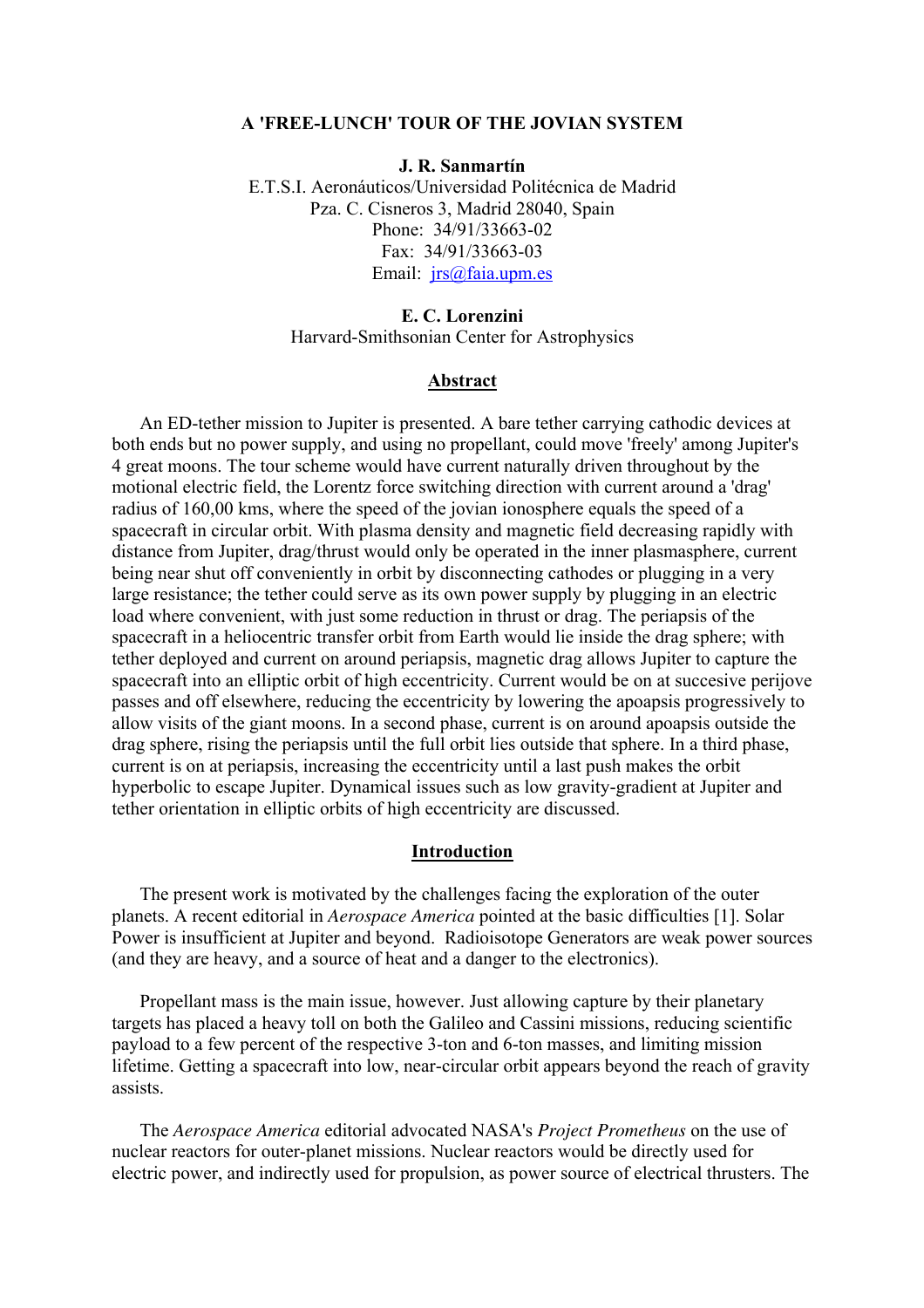1-order of magnitude gain in specific impulse as compared to chemical propulsion would greatly extend mission lifetime.

In the present work, electrodynamic (ED) tethers are discussed as providing both power and propulsion in an extremely efficient way for outer-planet missions. A seemingly paradoxical tour of the Jovian system is proposed. Some characteristic features of the thermodynamics of gravitation, which underlies that tour concept [2] - [3], and the relevant basics of ED-tethers, are first recalled.

## **Thermodynamics and Gravitation**

Consider an isolated system conserving momentum, angular momentum, and energy, but exhibiting macroscopic motion. Thermodynamic equilibrium requires that entropy and thus internal energy be maximum. To conserve total energy, macroscopic energy (which need not be purely kinetic) must reach a minimum value compatible with the overall magnitudes conserved. Such minimum corresponds to rigid-body motion.

Different kinetic mechanisms are responsible for the dissipation of macroscopic energy in the approach to that equilibrium. In the trivial case of two blocks sliding on each other upon a frictionless floor, dry friction is involved in getting the blocks to finally move jointly as a rigid body. Air drag is determinant in making atmospheres corotate with their planets. Tidal forces are determinant in the equilibrium of planet-moon systems.

In a planet-moon system, both moon and planet rotations and the relative orbital revolution contribute to the angular momentum,  $H_0$ . The macroscopic energy  $\varepsilon_{\text{Macro}}$  involves, in addition, the gravitational interaction. In the simplest case, all three angular velocities for the two spins and the orbital revolution,  $\omega_m$ ,  $\omega_p$ , and  $\Omega_{\text{orb}}$ , are parallel, and the orbit is equatorial and circular. The condition  $H_0 = const$  allows writing the macroscopic energy as  $\varepsilon_{\text{Macro}}(\omega_{\text{p}}, \Omega_{\text{orb}})$ , with semiaxis (radius) *a* related to  $\Omega_{\text{orb}}$  by Kepler's law.

The condition for minimum  $\epsilon_{\text{Macro}}(\omega_{p}, \Omega_{\text{orb}})$  yields two relations leading to rigid-body motion,

$$
\omega_{\rm m} = \omega_{\rm p} = \Omega_{\rm orb}.
$$

A spectacular example of this type of equilibrium is the *Pluto*/*Charon* system: the spins of both planet and moon, and the relative orbital revolution, all three have periods of 6.39 days... The *Earth*/*Moon* system, not quite fitting the simple-case conditions, has only achieved yet the locking of *Moon*'s spin with its orbital revolution.

Whenever a moon, say a satellite in general, makes a negligible contribution to both  $H_0$ and  $\varepsilon_{\text{Macco}}$ , the condition  $H_0 = const$  allows writing  $\varepsilon_{\text{Macco}}(\Omega_{\text{orb}})$ , or  $\varepsilon_{\text{Macco}}(a)$ . If  $\Omega_{\text{orb}}$  is opposite  $H_0$  (case of *Earth*'s westward satellites, and *Neptune*'s moon *Triton*), then  $\epsilon_{\text{Macro}}(a)$ decreases monotonically with decreasing *a*; any dissipation will make the satellite fall into the planet. If, however,  $\Omega_{\text{orb}}$  and  $H_0$  have the same direction (as with *Earth*'s eastward satellites) <u>and</u>  $H_0 > 4 \times [(GM_p)^2 M_m^3 I_p/27]^{1/4}$ , then a graph  $\varepsilon_{\text{Macc}}$  versus *a* exhibits extrema at two distances, where  $\Omega_{\rm orb} = \omega_{\rm p}$ : a maximum, and a minimum farther from the planet.

The (relative) minimum is a metastable thermodynamical equilibrium (it corresponds to a *relative* maximum of entropy), while the maximum is thermodynamically unstable under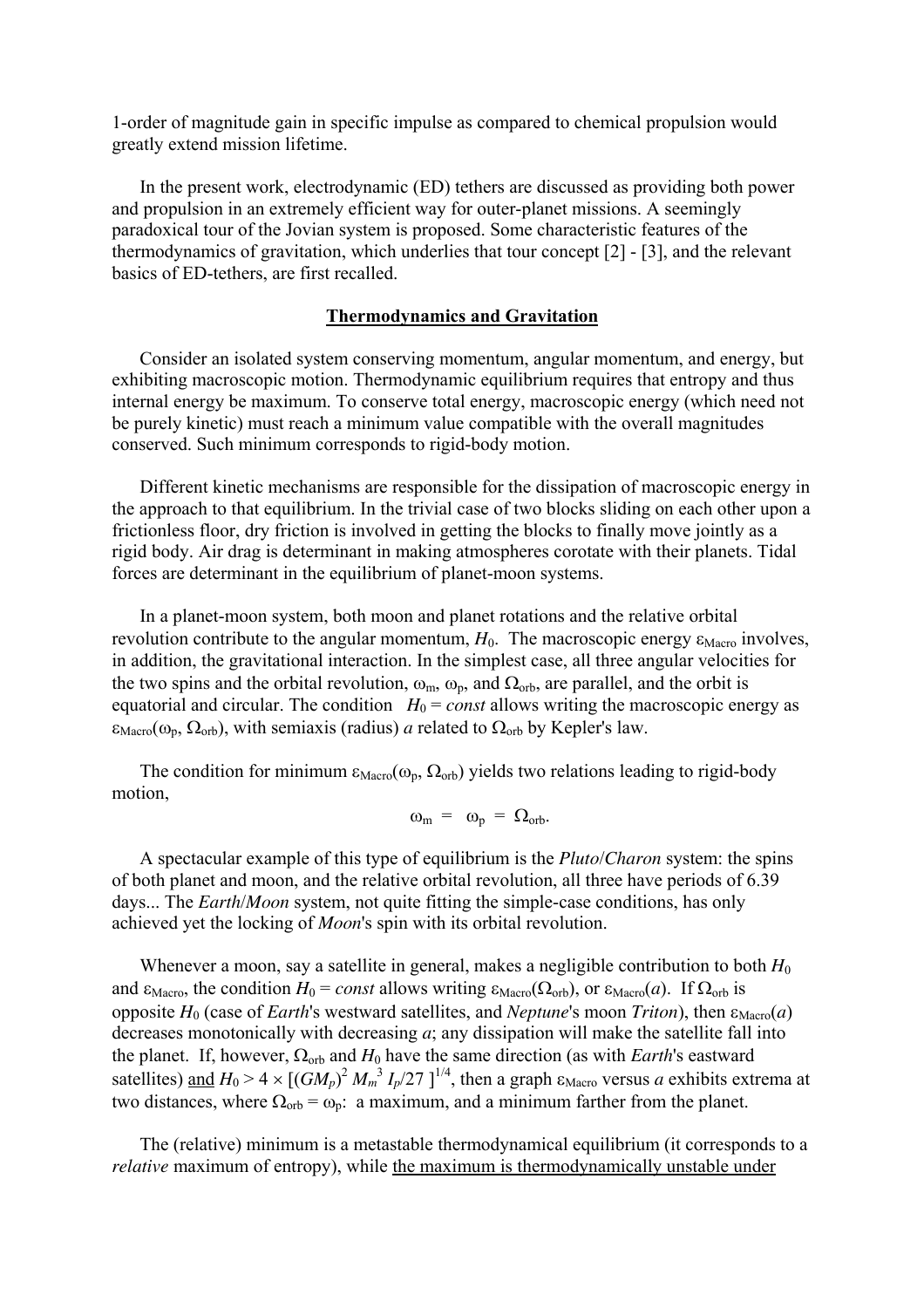dissipation; this is a case of rigid-body motion being unstable. For man-made satellites *amax* is the geostationary radius,  $r_{eE} \approx 42,200$  km (with dissipation times unphysically large, however). For  $a < a_{max}$  we have  $\Omega_{orb} > \omega_p$ , as in the case of satellites at LEO altitudes, which decay from air friction with the slow corotating atmosphere.

### **ED Tethers**

Deploying a conductive tether orbiting a planet that has ionosphere and magnetic field introduces a new kinetic mechanism for dissipation. Consider the Lorentz transformation of any electric and magnetic fields  $\overline{E}$  and  $\overline{B}$  in going from a frame moving with the local ionospheric plasma to a frame orbiting with the tether, the relative velocity being nonrelativistic,

$$
\overline{E}\text{ (tether frame)} = \overline{E}\text{ (plasma frame)} + \overline{E}_m. \tag{1}
$$

Here  $\overline{E}_m$  is the so-called induced electric field,

$$
\overline{E}_m = (\overline{v}_{orb} - \overline{v}_{pl}) \wedge \overline{B}, \qquad (2)
$$

and  $\overline{B}$  is the same in both frames.

Far from the tether (meters away, typically) the electric field in the highly conductive plasma is zero (or just negligible when compared with  $\overline{E}_m$ ), yielding

$$
\overline{E}\text{ (tether frame)} = \overline{E}_m \tag{3}
$$

Equation (1) also holds inside the tether, where it provides no useful information however. On the other hand, if current flows along the tether, Ohm's law holds inside, in the tether's own frame,

$$
E \text{ (tether frame)} = J_e / \sigma_{cond} \qquad \qquad \text{(inside)}.
$$
 (4)

For the simplest circular, equatorial orbit of Sec.2, and a centered, no-tilt dipole field,  $\overline{B}$ is horizontal and lies in the meridian plane, and  $\overline{E}$  is parallel to the tether, assumed vertical (a non-parallel component will in general produce a negligible potential difference accross the thin cross section of the tether). For an insulated tether making electric contact with the plasma through devices at both ends, the fields given by Eqs. (3) and (4) would be equal in the limit case of vanishing contact impedances. In general,  $\overline{E}_m$  and  $\overline{J}_e$  will have the same direction. The Lorentz force on the current *I* along the tether will be

We then have  
\n
$$
L_t \bar{I} \wedge \bar{B}
$$
\n
$$
(\bar{I} \cdot \bar{E}_m > 0)
$$
\n
$$
(L_t \bar{I} \wedge \bar{B}) \cdot (\bar{v}_{orb} - \bar{v}_{pl}) = -L_t \bar{I} \cdot \bar{E}_m < 0,
$$

We then have

the negative sign meaning that electrical power is produced in the tether.

Whether  $(L_t \bar{I} \wedge \bar{B}) \cdot \bar{v}_{orb}$  is positive (implying thrust) or negative (implying drag) depends on  $\bar{v}_{orb}$  being opposite or having the same direction of the relative velocity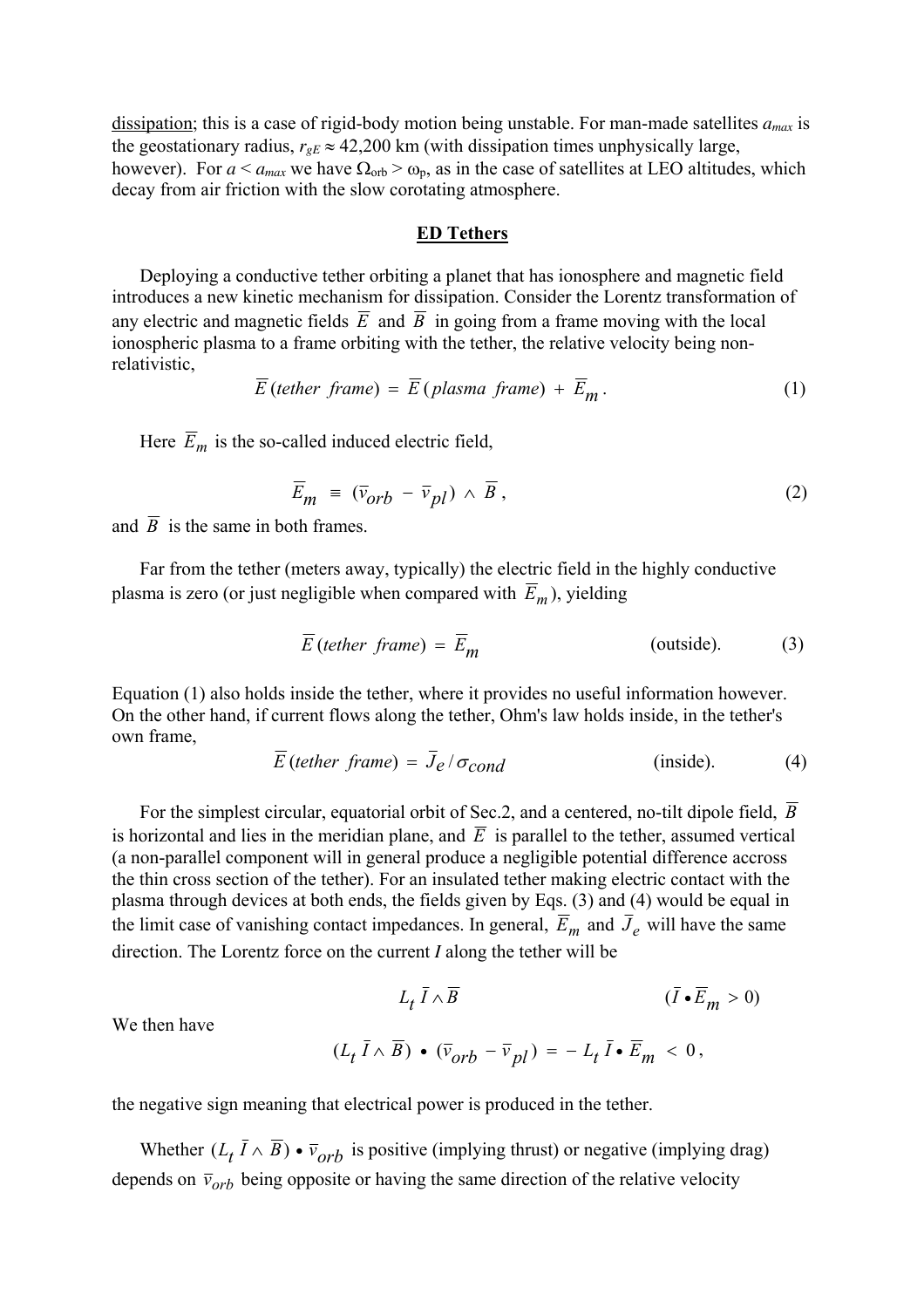$\bar{v}_{orb} - \bar{v}_{pl}$ . Going back to the case of Earth satellites, with  $\bar{v}_{pl}$  pointing eastward, one can readily check that drag applies to westward orbits always, whereas, for eastward orbits, there is thrust beyond the geostationary radius  $r_{gE}$  where  $\bar{v}_{orb} - \bar{v}_{pl}$  changes direction, and drag for  $a < r_{gE}$ . Note that these results from an analysis of the dissipative mechanism introduced by the tether are in agreement with the purely thermodynamic analysis of Sec.2, which applies to any kinetic mechanism.

(Note also that the example of a centered, no-tilt dipole magnetic field - Saturn's field being quite close to that limit model - shows clearly that tether thrust or drag does not result from *the magnetic field* moving faster or slower than the tether, an erroneous statement seen frequently.)

The Lorentz force, whether thrust or drag, is not related to high-velocity ejection of propellant. A tether therefore imposes no toll on a spacecraft, ensuing from a requirement of propellant mass. Devices (Hollow Cathodes) used at present with EDTs do eject some expellant with the electron current ejected at the cathodic end, but, typically, the (Xenon) mass expelled is about 1000 times smaller than the propellant mass consumed by an equalthrust rocket. For the rocket one has

$$
\frac{\text{Thrust}}{\dot{m}_{prop}} = v_{exh} \approx 3 \frac{\text{km}}{\text{s}}.
$$

An Ion thruster has an exhaust velocity (*specific impulse* × *aceleration of gravity*) about 10 times greater, thus consuming only 10 times less mass for given thrust.

In the case of a tether, one can define an equivalent 'exhaust' velocity based on the ratio *current*-to-*expellant mass flow rate* at the Hollow Cathode, which has the same dimension of the *charge*-to-*mass* ratio of a particle (for state-of-the-art Hollow Cathodes, this is the ratio of an ion of atomic number 6-10), and leads to a 'gyrofrequency' when multiplied by the magnetic field [4]. One finds

Lorentz force  
\n
$$
\frac{Lorentz \ force}{\dot{m}_{hc}} \approx L_t \times \frac{I_{hc}}{\dot{m}_{hc}} B \approx 7000 \frac{km}{s},
$$
\n
$$
(B \approx 0.3 \text{ gauss}, \frac{I_{hc}}{\dot{m}_{hc}} \times B \approx 350 \frac{1}{s}, L_t \approx 20 \text{ km}.)
$$

At the anodic end, passive collection is used. The tether itself, left bare of insulation, collects electrons over a segment coming out positively. The collecting area is large because the anodic segment is kilometers long. For some operating regimes that segment comes out longer the lower the density of ionospheric electrons: bare-tether current can self-adapt to electron-density drops occurring in orbit [5].

As opposite collection by a large sphere, collection by a typically thin (radius up to 1 Debye length) bare tether is not reduced by space-charge shielding, because the twodimensional electric potential it sets up dies off gradually with distance. Also, the planetary magnetic field that guides electrons along thin helices, may greatly reduce collection by a large sphere but hardly affect collection by a thin tether. Note that a tape would collect as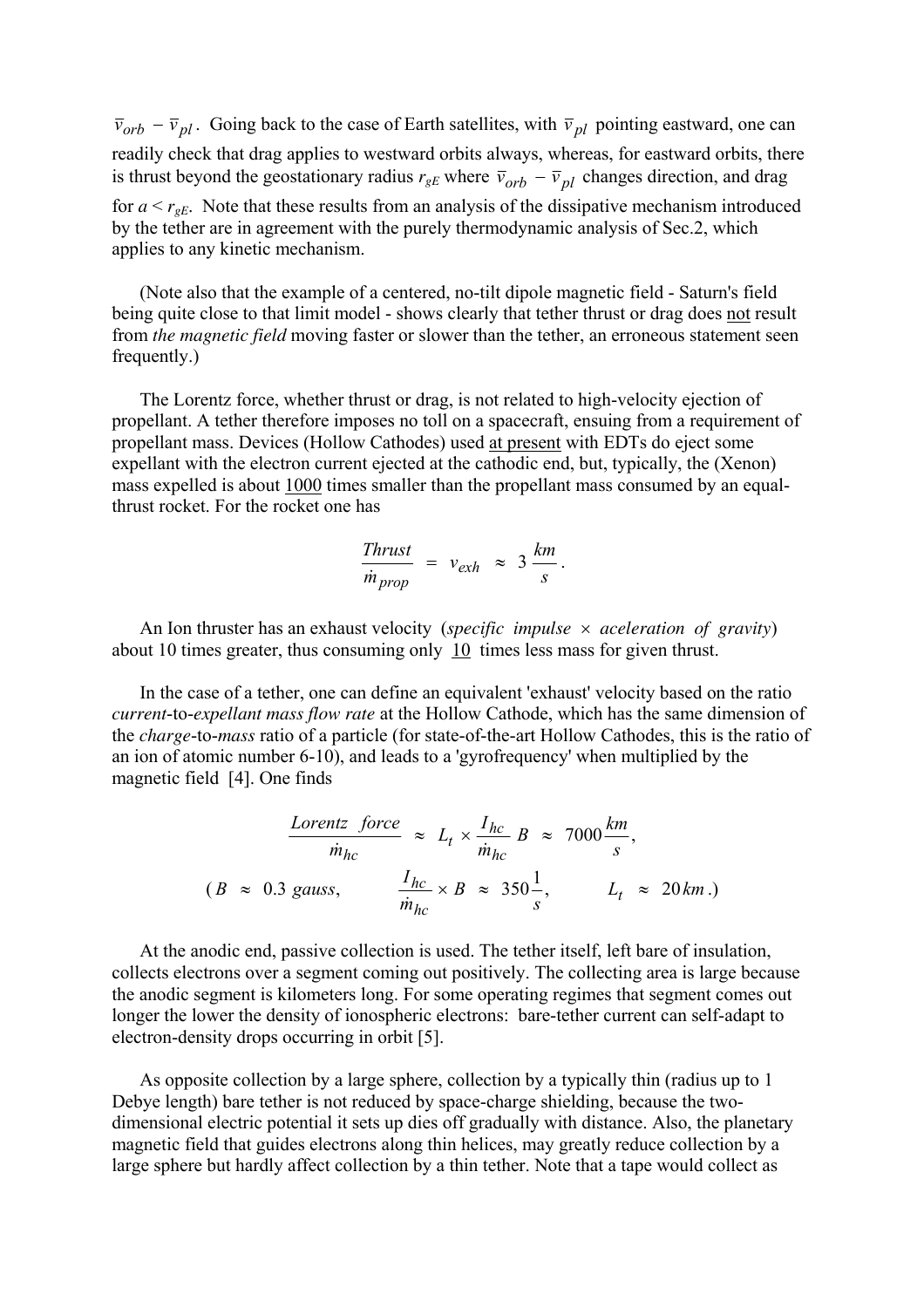much current as a round wire with equal perimeter of cross section (and would be much lighter), if its width does not exceed 4 Debye lengths [6].

### **A 'Free-Lunch' Tour of the Jovian System**

The equivalent of the geostationary radius for Jupiter,  $r_{gJ}$ , is about 2.24  $R_J$ , where  $R_J \approx$ 71,400 km is Jupiter's radius. This stationary distance lies well within Jupiter's plasmasphere, its complex magnetosphere extending much farther out. (For Earth, one has  $r_{gE} \approx 6.6 R_E$ , plasma density and magnetic field being already extremely weak at the geostationary distance.) We may talk of a 'drag sphere', defined by condition  $r < r_{gJ}$ . As seen in Secs.2 and 3, the current 'naturally' driven along a tether in circular orbit by the induced electric field will result in drag for  $a < r_{gJ}$  and thrust for  $a > r_{gJ}$ . This also applies approximately at  $r < r_{gJ}$ and  $r > r_{gJ}$ , respectively, for elliptical orbits.

A paradoxical use of an ED bare tether for a tour of the Jovian system would follow this conceptual scheme: The tether would have Hollow Cathodes at both ends, each end allowed acting as cathodic or anodic. Current could be practically shut off at convenient points, by switching off the Hollow Cathodes/plugging in a very large resistance; since both plasma density and magnetic field decrease rapidly with increasing distance from Jupiter, tether drag or thrust would only operate near Jupiter, well within its plasmasphere. The tether could be used as its own power source by plugging in an electric load, again where convenient, the induced electric field generating useful power (to be stored) with just some reduction on drag or thrust as the case might be.

The tour would involve a capture phase and three additional phases, the capture phase being critical: the tether orbit, once closed, can be made to evolve dramatically by repeatedly applying the Lorentz force, even if weak. The spacecraft is assumed to approach Jupiter with the relative velocity resulting from a minimum-energy transfer from Earth, about 6 kilometers per second. The periapsis of this open (relative to Jupiter) orbit would lie inside the drag sphere, say at 1.5 *RJ*. Limited propellant mass would be needed for any required Trajectory Correction Maneuvers during the Earth-Jupiter trip, when the Lorentz force is not available.

The tether is deployed when entering the 'drag sphere', Jupiter's magnetic field braking the spacecraft continuously to barely close the orbit before leaving that sphere. At 1.5  $R_J$  the velocity to escape Jupiter is about 48.5 km/s, the minimum ∆*v* required being only 0.33 km/s. Taking ∆*v* = 0.67 km/s leads to a highly elongated ellipse of 50-days period, and an apoapsis at 107.9 *RJ*. (Capture into a ellipse of greater period would be, of course, less requiring. Galileo had a first perijove at 4  $R_J$  and was captured into a closed orbit of 198-days period, the ∆*v* applied being only slightly greater than the minimum ∆*v* required.)

Using electron density  $N_{\infty} = 10^3$ cm<sup>-3</sup>,  $B = 1.6$  gauss,  $E_m = 4.8$  V/m at 1.5  $R_J$  and taking a total spacecraft mass  $M_{SC} = \alpha_t$  times the mass of the tether (an *Al* tape of width  $w_t$  and thickness  $h_t$ ) we find that ohmic effects are negligible. A condition on the average Lorentz force to produce  $\Delta v = 0.67$  km/s, setting  $h_t = 0.05$  mm,  $\alpha_t = 4$  requires a tether length  $L_t \approx$ 34.8 km. Taking  $w_t = 6$  cm leads to  $M_{SC} \approx 1124$  kg (including tether mass  $\approx 281$  kg).

A simple estimate of heating effects shows that it is possible to keep the tape at a working temperature. On the other hand, because of the low gravity gradient at 1.5 *RJ*, and the large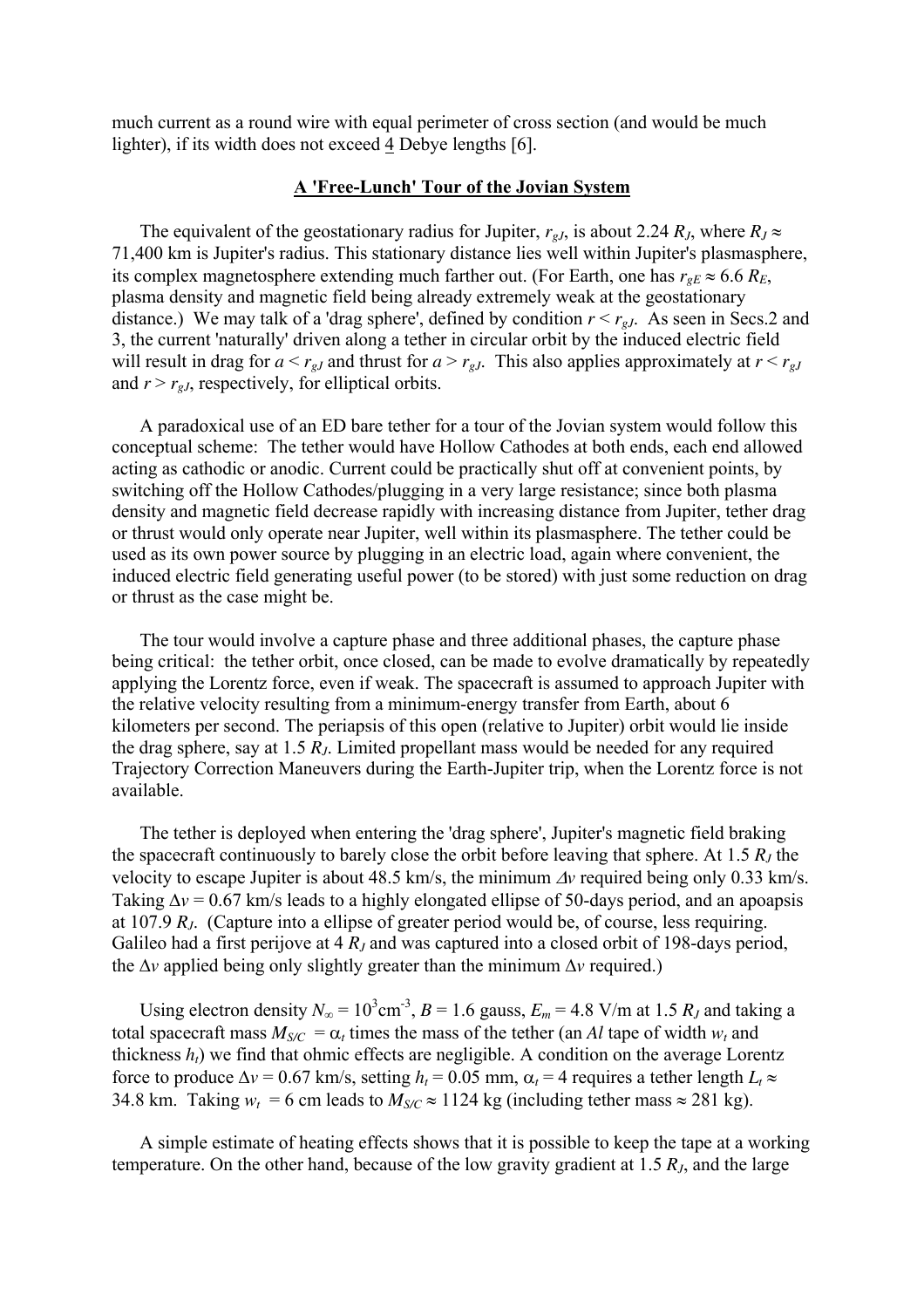magnetic force the tether may support, some scheme to provide tension and dynamic stability is required. One way is setting the tether into a slow spin of period about 30 minutes (before the orbit is closed and orbital/attitude coupling itself could get the tether spining). This can be done with thrusters at the tether tips, requiring about 10 kg of propellant left over from the trip from Earth. With the direction of current always resulting in drag, that slow spin could allow each Hollow Cathode act as needed at the proper phase in rotation.

In a second phase, tether current will be off all along the elongated ellipse of capture until the spacecraft reenters the drag sphere, when again it is switched on. A second  $\Delta$ *v* = 0.67 km/s velocity reduction would lead to a 35  $R<sub>I</sub>$  apoapsis. This scheme is repeated in following passes: current on around periapsis, inside the drag sphere, and off elsewhere, to produce drag. This reduces the semi-major axis of the elliptic orbit, progressively making the apoapsis reach in succesion each one of the 4 big moons of Jupiter: *Callisto* at 11.8*rgJ*, *Ganymedes* at 6.7 $r_{gJ}$ , *Europa* at 4.2 $r_{gJ}$ , and *Io* at 2.6 $r_{gJ}$ .

The third phase begins once magnetic drag brings down the apoapsis close to the drag sphere. Now tether current is kept on around apoapsis, where thrust rather than drag applies, and off around periapsis. This reduces the eccentricity, until the entire orbit lies outside the drag sphere and is not far from a circle.

In a last phase tether current is again on during periapsis, where thrust, rather than drag, still applies and off elsewhere, the evolution being the opposite of the second phase. Semimajor axis keeps increasing, reaching eccentricities very near unity, until a final push makes the orbit open for a transfer back to Earth.

#### **Conclusions**

ED bare tethers may represent a powerful alternative to the use of nuclear reactors for outer-planet missions, although careful tradeoff analyses are required to go beyond the conceptual scheme and simple calculations presented here.